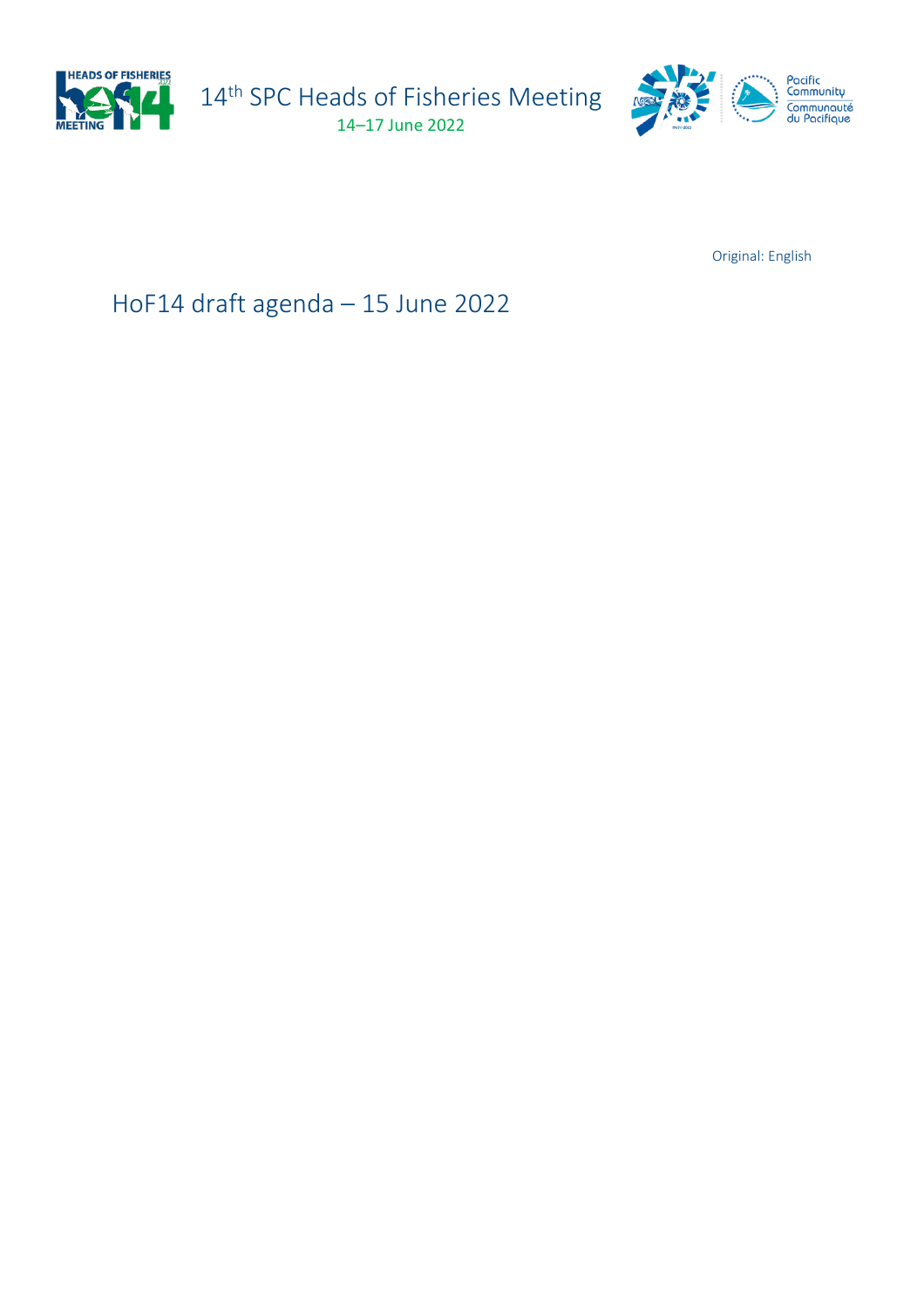

| Day 1 - Tuesday 14 June 2022                                         |                                                                                                                                                                                                                                                                                                                                                                                                     |                                                                                                                                                                                              |                                                            |                                 |  |
|----------------------------------------------------------------------|-----------------------------------------------------------------------------------------------------------------------------------------------------------------------------------------------------------------------------------------------------------------------------------------------------------------------------------------------------------------------------------------------------|----------------------------------------------------------------------------------------------------------------------------------------------------------------------------------------------|------------------------------------------------------------|---------------------------------|--|
| 2021 FAME RESULTS AND DRAFT BUSINESS PLAN 2022-2027<br><b>Format</b> |                                                                                                                                                                                                                                                                                                                                                                                                     |                                                                                                                                                                                              |                                                            |                                 |  |
|                                                                      | $9:00-10:00$<br>Participant preparation and reading time<br>Dedicated time for participants to prepare for the plenary session, including<br>reviewing background papers and preparing responses to discussion questions. SPC<br>staff will be online in this time to answer any questions participants may have on<br>the papers.<br>Background reading: WP1, WP2, WP3, IP1 and IP10;<br>$\bullet$ |                                                                                                                                                                                              |                                                            |                                 |  |
|                                                                      |                                                                                                                                                                                                                                                                                                                                                                                                     | Start meeting - join from 10:00                                                                                                                                                              |                                                            |                                 |  |
| 1                                                                    | 10:00-10:15                                                                                                                                                                                                                                                                                                                                                                                         | Opening, welcome, and meeting<br>procedures                                                                                                                                                  | Chair<br>DG SPC<br>N. Smith                                |                                 |  |
| $\mathbf{2}$                                                         | 10:15-10:20                                                                                                                                                                                                                                                                                                                                                                                         | <b>SPC Strategic Plan 2022-2031 (IP10)</b>                                                                                                                                                   | Chair<br>DG SPC<br>N. Smith                                |                                 |  |
| 3                                                                    | 10:20-11:20                                                                                                                                                                                                                                                                                                                                                                                         | FAME draft business plan 2022-2027<br>Draft FAME Business Plan 2022-<br>2027 (WP3)<br>Intro to draft Business Plan (video)<br>Presentation (PowerPoint)<br>Feedback / discussions / outcomes | Chair,<br>N. Smith,<br>T. Opa,<br>A. Smith,<br>G. Pilling  | Presentation<br>Plenary session |  |
|                                                                      |                                                                                                                                                                                                                                                                                                                                                                                                     |                                                                                                                                                                                              | Chat and hand<br>moderators                                |                                 |  |
|                                                                      | 11:20-11:35                                                                                                                                                                                                                                                                                                                                                                                         | 15-minute break: video presentations - Teen Tuna Tok                                                                                                                                         |                                                            |                                 |  |
| 4                                                                    | 11:35-12:00                                                                                                                                                                                                                                                                                                                                                                                         | <b>FAME priorities and emerging work areas</b><br>FAME priorities and emerging work<br>$\bullet$<br>areas in 2022 (WP2)<br>Presentation<br><b>Discussions</b>                                | Chair,<br>N. Smith,<br>A. Smith,<br>G. Pilling,<br>T. Opa  |                                 |  |
|                                                                      |                                                                                                                                                                                                                                                                                                                                                                                                     |                                                                                                                                                                                              | Chat and hand<br>moderators                                |                                 |  |
| 5                                                                    | 12:00-12:40                                                                                                                                                                                                                                                                                                                                                                                         | <b>FAME results reporting 2021</b><br>FAME results reporting 2021 (WP1)<br>Presentation<br><b>Discussions</b>                                                                                | Chair,<br>T. Opa,<br>N. Smith,<br>A. Smith,<br>A. Pilling, |                                 |  |
|                                                                      | 12:40-14:00                                                                                                                                                                                                                                                                                                                                                                                         | <b>Lunch break</b>                                                                                                                                                                           |                                                            |                                 |  |
|                                                                      |                                                                                                                                                                                                                                                                                                                                                                                                     | <b>Afternoon information session</b>                                                                                                                                                         |                                                            |                                 |  |
|                                                                      | 14:00-15:00<br>SPC Flagship - Food Systems                                                                                                                                                                                                                                                                                                                                                          |                                                                                                                                                                                              |                                                            |                                 |  |
|                                                                      | Update on the project: A Fishing Science Vessel for the Pacific<br>15:00-16:00                                                                                                                                                                                                                                                                                                                      |                                                                                                                                                                                              |                                                            |                                 |  |
| End of day 1                                                         |                                                                                                                                                                                                                                                                                                                                                                                                     |                                                                                                                                                                                              |                                                            |                                 |  |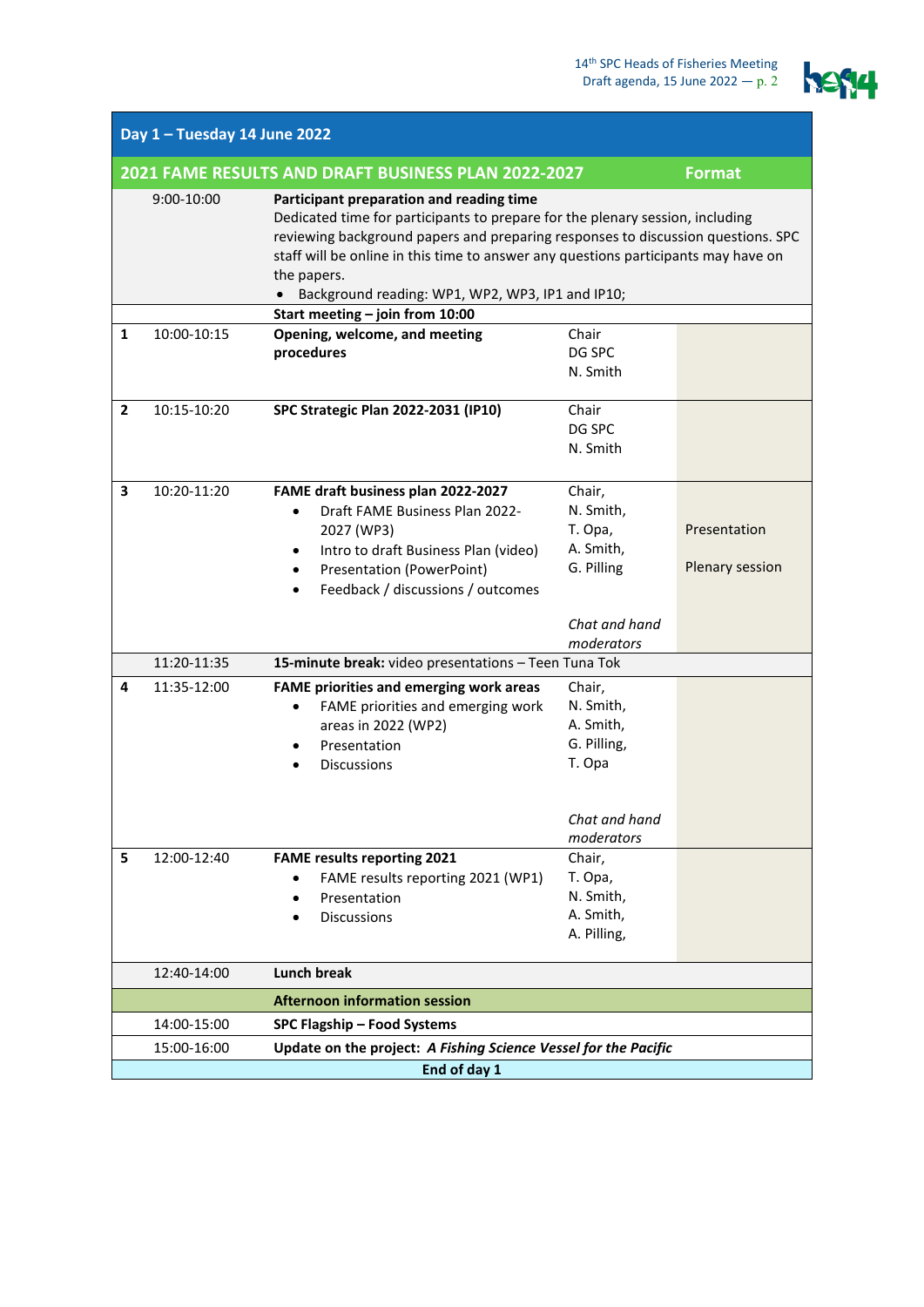

| Day 2 - Wednesday 15 June 2022 |                                                            |                                                                                                                                                                                     |                                                                        |                               |  |
|--------------------------------|------------------------------------------------------------|-------------------------------------------------------------------------------------------------------------------------------------------------------------------------------------|------------------------------------------------------------------------|-------------------------------|--|
|                                | <b>REGIONAL PRIORITIES IN AQUACULTURE</b><br><b>Format</b> |                                                                                                                                                                                     |                                                                        |                               |  |
|                                | $9:00 - 10:00$                                             | Participant preparation and reading time<br>WP6, IP12, BP8                                                                                                                          |                                                                        |                               |  |
| 6                              | 10:00-10:50                                                | Welcome/reflection                                                                                                                                                                  | Chair                                                                  |                               |  |
|                                |                                                            | Aquaculture regional review (WP6)<br>Intro<br>Highlights of the Regional Aquaculture<br>$\bullet$<br>Assessment<br>Plenary (Q&A)<br>$\bullet$                                       | A. Smith<br>T. Pickering<br>Consultants<br>(IAS)                       | Plenary<br>discussion         |  |
|                                | 10:50 -11:00                                               | 10-minute break: video presentations                                                                                                                                                |                                                                        |                               |  |
| $\overline{ }$                 | $11:00 - 12:30$                                            | Proposed process and timeline for a new<br><b>Regional Aquaculture Strategy</b><br>Intro<br>$\bullet$<br>Plenary<br>$\bullet$<br>Breakout group<br>Report-back from BoG<br>Outcomes | Chair<br>A. Smith<br>T. Pickering<br>facilitators<br>and<br>notetakers | Breakout group<br>discussions |  |
|                                | 12:30-13:30                                                | <b>Lunch break</b>                                                                                                                                                                  |                                                                        |                               |  |
|                                |                                                            | <b>Afternoon information session</b>                                                                                                                                                |                                                                        |                               |  |
| 8                              | 13:30-15:00                                                | Coastal fisheries science - AI, data management tools (IP2)                                                                                                                         |                                                                        |                               |  |
|                                | End of day 2                                               |                                                                                                                                                                                     |                                                                        |                               |  |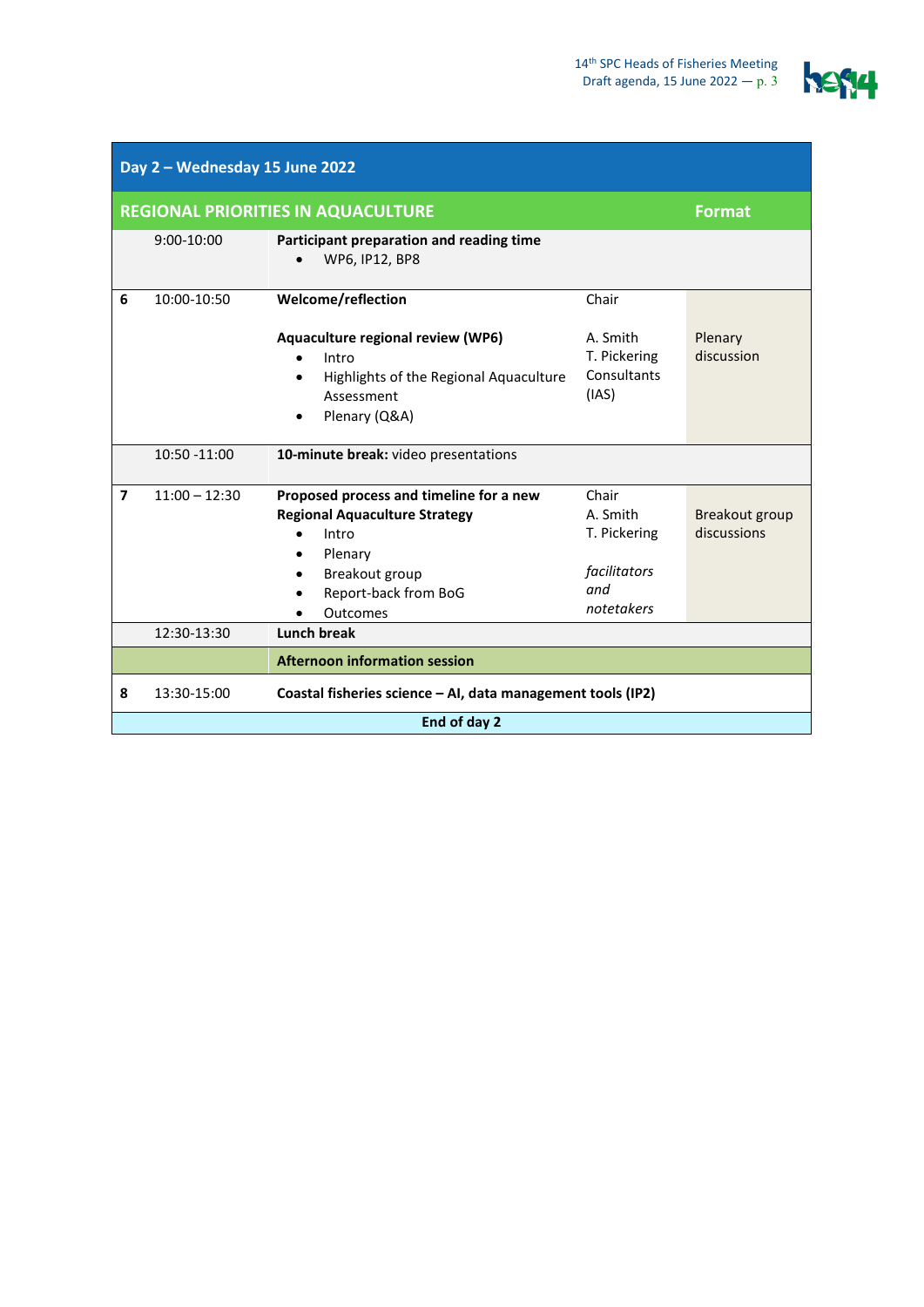

| Day 3 - Thursday 16 June 2022 |                |                                                                                                                                                                                                                                                                                                        |                                                            |                    |  |
|-------------------------------|----------------|--------------------------------------------------------------------------------------------------------------------------------------------------------------------------------------------------------------------------------------------------------------------------------------------------------|------------------------------------------------------------|--------------------|--|
| <b>CLIMATE CHANGE</b>         |                |                                                                                                                                                                                                                                                                                                        | <b>Format</b>                                              |                    |  |
|                               | $9:00 - 10:00$ | Participant preparation and reading time<br>WP4                                                                                                                                                                                                                                                        |                                                            |                    |  |
| 9                             | 10:00-11:00    | Welcome/reflection                                                                                                                                                                                                                                                                                     | Chair                                                      |                    |  |
|                               |                | <b>FAME's work programme on climate</b><br>change impacts on Pacific fisheries and<br>ocean ecosystems (WP4)<br>Overview<br>Green Climate Fund (GCF) Update<br>٠<br>New Zealand current project<br>New Zealand scaling-up<br><b>Vulnerability Assessment Update</b><br>Information, Q&A, and decisions | S. Nicol<br>J. Bell<br>S. Nicol<br>F. Kiddle<br>J. Johnson | Plenary discussion |  |
|                               | 11:00-11:15    | 15-minute break: video presentations                                                                                                                                                                                                                                                                   |                                                            |                    |  |
| 10                            | 11:15-12:30    | <b>Climate Change continues</b><br><b>FAME climate work</b><br>$\bullet$<br>Discussion of options for streamlining<br>$\bullet$<br><b>Climate Consultations</b><br>Recommendations / outcomes                                                                                                          | <b>Facilitators</b><br>and<br>notetakers                   |                    |  |
|                               | 12:30-13:30    | <b>Lunch break</b>                                                                                                                                                                                                                                                                                     |                                                            |                    |  |
|                               |                | <b>Afternoon session</b>                                                                                                                                                                                                                                                                               |                                                            |                    |  |
|                               | 13:30-15:00    | <b>Outcomes drafting committee</b>                                                                                                                                                                                                                                                                     |                                                            |                    |  |
|                               | End of day 3   |                                                                                                                                                                                                                                                                                                        |                                                            |                    |  |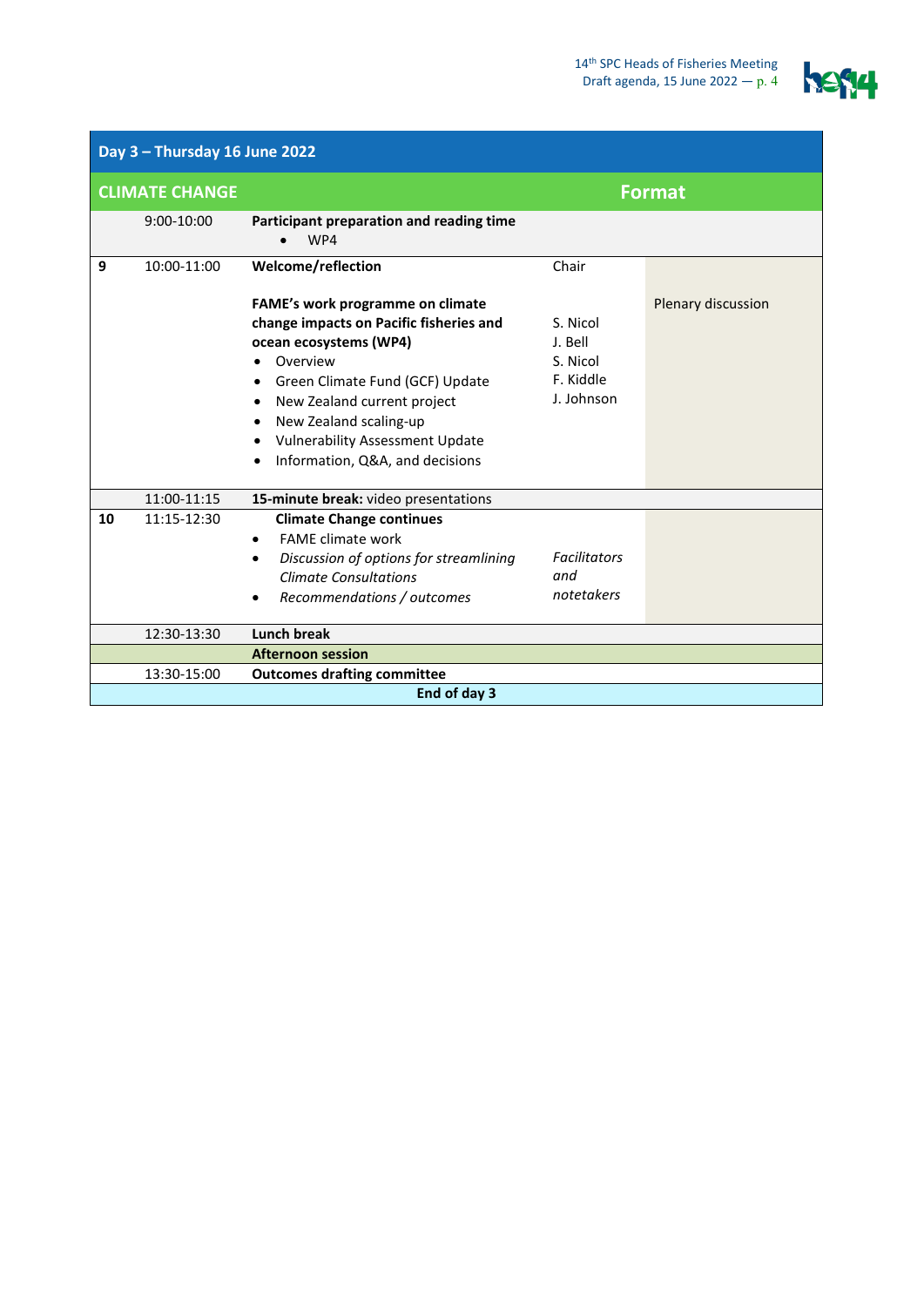

| Day 4 - Friday 17 June 2022                      |                |                                                                                                                                                                                                                     |                                                                                                           |                    |
|--------------------------------------------------|----------------|---------------------------------------------------------------------------------------------------------------------------------------------------------------------------------------------------------------------|-----------------------------------------------------------------------------------------------------------|--------------------|
| RTMCFA4 and CBFD /-SPC Member request management |                |                                                                                                                                                                                                                     | <b>Format</b>                                                                                             |                    |
|                                                  | $9:00 - 10:00$ | Participant preparation and reading time<br>WP5, IP8, BP2, BP3, BP4                                                                                                                                                 |                                                                                                           |                    |
| 11                                               | 10:00-11:00    | Welcome/reflection<br><b>Outcomes from RTMCFA4 and CBFD</b><br>Report: RMTCFA4 Outcomes (WP5)<br>$\bullet$<br>Report: CBFD Outcomes (WP5)<br>$\bullet$<br>Plenary and endorsement<br>$\bullet$<br>outcomes /actions | Chair<br>Glen Joseph<br>(Chair -<br>RTCMFA4)<br>Kesaia<br>Tabunakawai,<br>(Convenor<br>CBFD1)<br>A. Smith | Plenary discussion |
| 12                                               | 11:00-11:45    | SPC Member request management<br>procedure (IP8)<br>Intro<br>Presentation<br>$\bullet$<br>Q & A                                                                                                                     | Chair<br>A. Smith<br>T. Opa,<br>L. Manrique                                                               |                    |
|                                                  | 11:45-12:00    | 15-minute break: video presentations                                                                                                                                                                                |                                                                                                           |                    |
| 13                                               | 12:00-12:30    | <b>Endorsement of Heads of Fisheries</b><br>outcomes                                                                                                                                                                | Chair<br>Chat<br>moderators<br>and raised<br>hand<br>moderators                                           | Plenary discussion |
|                                                  | 12:30-12:45    | <b>Closing/Prayer</b>                                                                                                                                                                                               | DDG/Members                                                                                               |                    |
|                                                  | End of day 4   |                                                                                                                                                                                                                     |                                                                                                           |                    |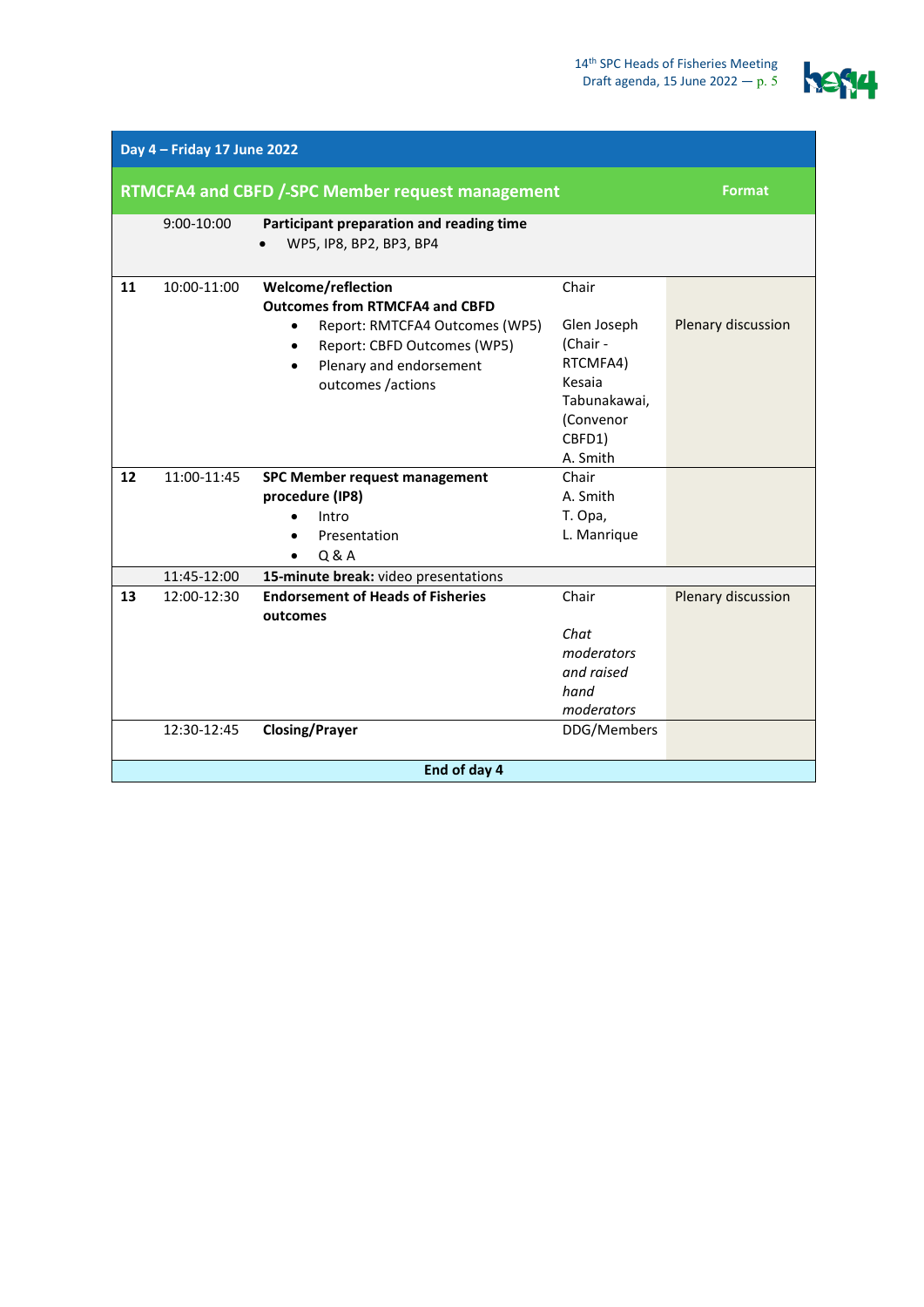

## Annex 1 – List of papers

| <b>Working papers (WP)</b> |                                                                                                                                                  |                     |  |
|----------------------------|--------------------------------------------------------------------------------------------------------------------------------------------------|---------------------|--|
| Paper#                     | <b>Title</b>                                                                                                                                     | Author(s)           |  |
| WP1                        | FAME Results reporting 2021                                                                                                                      | T. Opa              |  |
| WP <sub>2</sub>            | FAME priorities and emerging work areas in 2022                                                                                                  | <b>FAME</b>         |  |
| WP3                        | Draft FAME Business Plan 2022-2027                                                                                                               | T. Opa              |  |
| WP4                        | FAME's work programme on climate impacts on Pacific fisheries and<br>ocean ecosystems                                                            | S. Nicol et al.     |  |
| WP5                        | Reports from the Fourth Regional Technical Meeting on Coastal Fisheries<br>and Aquaculture and from the First Community-Based Fisheries Dialogue | A. Smith            |  |
| WP6                        | Regional Aquaculture Assessment, and Pacific Regional Aquaculture<br>Strategy                                                                    | T. Pickering et al. |  |

## **Information Papers (IP)**

| Paper#          | Paper#                                                                                                                                       | Paper#                                 |
|-----------------|----------------------------------------------------------------------------------------------------------------------------------------------|----------------------------------------|
| IP <sub>1</sub> | Draft FAME Business Plan 2022-2027 with Annexes                                                                                              | T. Opa                                 |
| IP <sub>2</sub> | E-reporting / E-monitoring Al                                                                                                                | F. Magron et al.                       |
| IP3             | Building the science foundations for a Pacific approach to sustainable,<br>evidence-based coastal fisheries management - Minderoo Foundation | <b>FAME and Minderoo</b><br>Foundation |
| IP4             | Update on FAME research assets                                                                                                               | S. Nicol                               |
| IP <sub>5</sub> | Highly instrumented fish aggregating devices (HI-FAD Project)                                                                                | J. Scutt Phillips et al.               |
| IP <sub>6</sub> | The Pacific Handbook for Human Rights, Gender Equity and Social<br>Inclusion in tuna industries                                              | N. Makhoul et al.                      |
| IP7             | Progress against outcomes from the 13th SPC Heads of Fisheries Meeting                                                                       | <b>FAME</b>                            |
| IP8             | SPC member request management system                                                                                                         | <b>FAME</b>                            |
| IP <sub>9</sub> | Emerging technologies and their suitability for coastal fisheries and<br>aquaculture Monitoring Control and Surveillance                     | I. Freeman                             |
| <b>IP10</b>     | SPC Strategic Plan 2022-2031                                                                                                                 | <b>FAME</b>                            |
| <b>IP11</b>     | Update on the Governance of fisheries, aquaculture and marine<br>ecosystems data provided to SPC by its members policy                       | P. Williams                            |
| <b>IP12</b>     | Assessment of the aquaculture needs, priorities and future direction in<br>the Pacific Islands region                                        | Integrated Aquatic<br>Solutions (IAS)  |